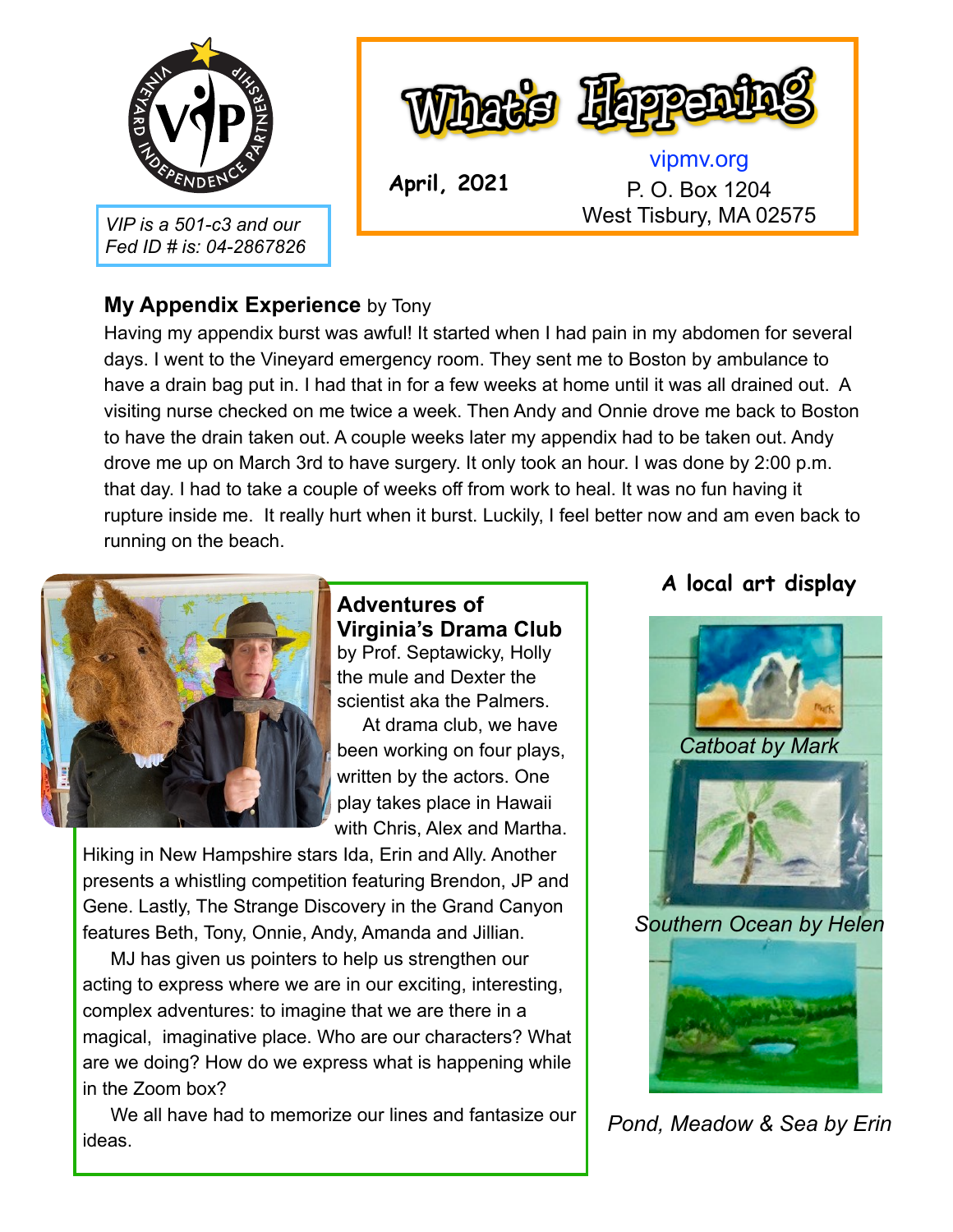**Felix Neck Fun for All** by Martha as told to Marney

 The warm, sunny weather makes me think about outdoor activities. I went out to Felix Neck Wildlife Sanctuary to see what was happening. The first person I met was Phil Brown the new groundskeeper. He is working on putting in a **new accessible path** from the parking area to the barn. The first part is packed stone dust. The second part is a slate walkway. It looks like hard work!



 Liz Cosgrove, the friendly office manager, came out to greet us. She had lots of information about membership. I found out admission is free because of my health insurance!

 Then I sat down with Josey Kirkland, Education Coordinator/Camp Director, who said Felix Neck is looking at all their spaces and programs to make them accessible to all. One thing they offer are **Golf Cart Tours** which last an hour and give a good view of all the habitats at Felix Neck. I am seated in a golf cart in the photo. Up to three people can go at one time for the price of admission. Interested? Call the office to schedule a tour!

**Kayaking** starts Monday, May 3rd weather permitting and runs through October.

 Groups of up to 15 people may set up a **guided walk**. Your group picks the topic ahead of time **–** reptiles, birds, seashore, butterflies—or just walk the trails on your own. Everyone is welcome to use the **picnic area**.

**Volunteer Day** is a new activity every Thursday from 10:00 am to 3:00 pm. You can just show up or call ahead. The Vineyard Supports Program goes every week from 10:00 to 12:00. Right now they are doing mostly property work including filling bird feeders.

 I walked down to the beach. The first part of the path was fine with a new boardwalk by the pond. After that there were more roots, but it was okay. I saw Canada geese, swans and osprey on their nests. There were little kids wading too. It was a beautiful day!



## **News and Art from Alexander**

This Irish castle and family compound was inspired by my trip to Ireland when I turned 30, over five years ago. My imagination filled in the details.

 I am excited to be headed to Hilton Head, South Carolina for a week on April 20. My Uncle Hans and his wife own a condo there and my mom and I will be traveling with them. We will fly from Boston. I am looking forward to swimming in the ocean and walking the beach.

 Speaking of beaches, I was happy to see a good turnout for the beach clean-up. One very interesting thing found was a very small petrified bird that Andy discovered.

 My cards are now for sale at the Beach House. I have them printed on the Cape. I have four designs—the Island Home ferry, a lighthouse and two ocean scenes with fish. I will make packs of four and they will sell for about \$16.00 each.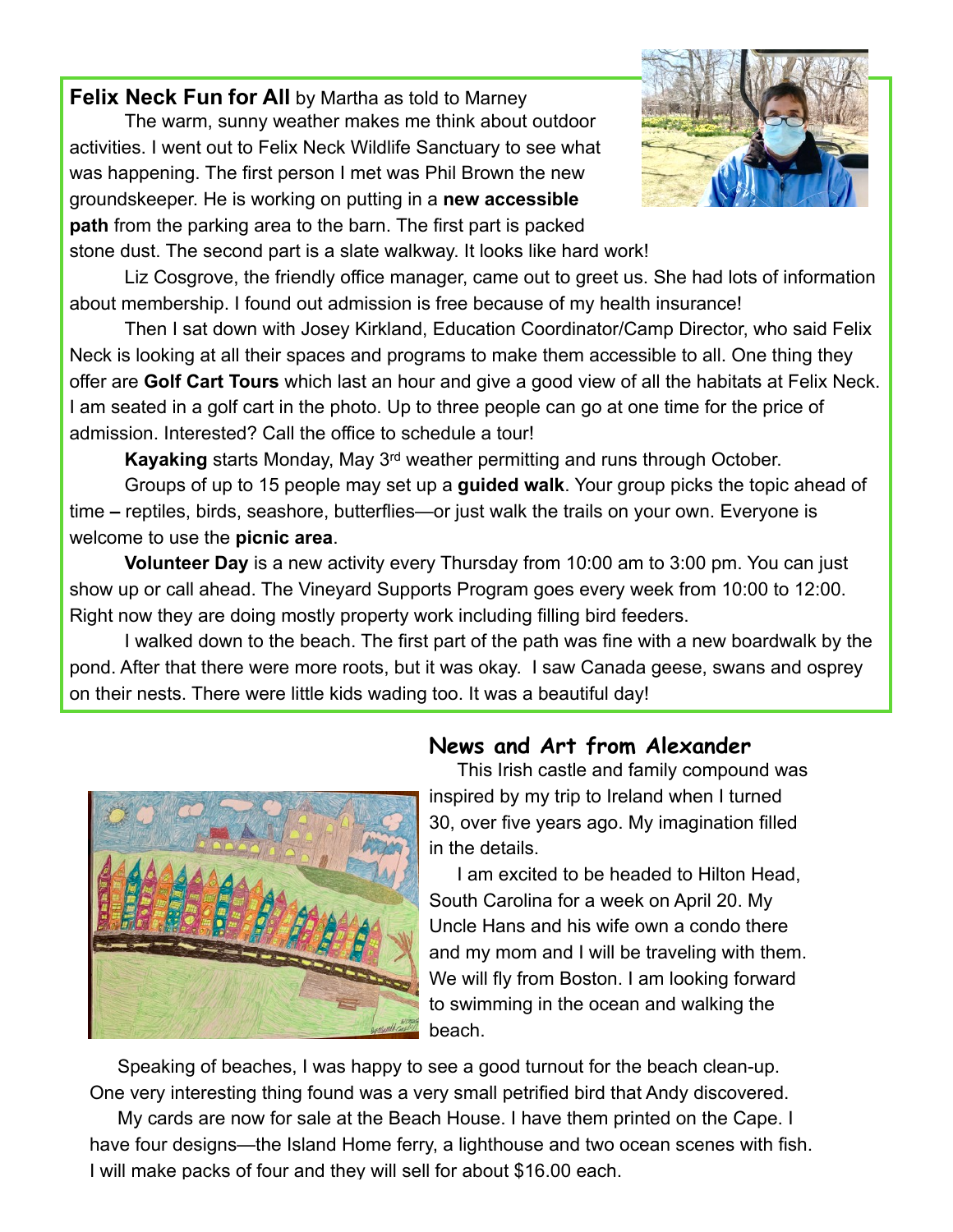## **Tidbits from Amanda** by Martha

*Hi Amanda! How are you? How do you like living in your home?*  My home is going great. So is Jillian.

*With Covid, do you see your sister Kate or brother Teddy much?*  My sister not so much. She lives in Hyannis. My brother lives with my parents so I see him a lot.

*Do you still have your dog Puck?* 

No, we don't have him anymore. We have a new dog Max. He is a year

old. He likes to play and fetch sticks and eats acorns! He thinks he's a squirrel.

#### *A squirrel?*

Yep! He is so excited to see you he runs and jumps up on you. My dad is going to train him. He is just excited. He's a terrier.

*Do you still visit your Grandmother at Windemere regularly?* 

My mom says my Grandma is doing great. She rests up a lot. My mom says I will be volunteering again soon at Windemere. We just don't know when yet. *What else is new?* 

Did you see our newsletter? It came out today. It is called "Vineyard Supports." It is our first one! And I am playing basketball over there across the way and Wednesday we had milkshakes that were sooooo good! They were made with mint chocolate chip ice cream to celebrate St. Patrick's Day. They were really, really yummy.

**Ally turned 31 on April 9. Congratulations!** 

# **VIP Board Meeting**



**Monday Zoom Schedule, 5:00 pm**  April 26 Special Guests—Nathan and Michele LeBlanc May 10 JP takes us traveling

The board met on Wednesday, April 7 via Zoom. Plans for a beach walk, another beach clean-up and future Monday Zooms were discussed. The possibility of an outdoor dance will be investigated.

 JP said that the Vision folks continue their work on Person Centered Planning. If you are interested in being a future participant contact JP, Beth or Julie. They also hope to continue working on the issue of personal care attendants.

Allison gave a treasurer's report, saying that VIP will have money for activities when it



is safe to go bowling, attend art classes at Featherstone and more. An outdoor art class may be planned in the meantime. In honor of April as National Poetry Month, Allison ended her report with this: Spring flowers are growing but not much money is flowing. Newsletters and cooking classes create a trickle, but leave us with much more than a nickel. I hope you like this news I bring, As Dale would say "Cha-Ching, Cha-Ching."